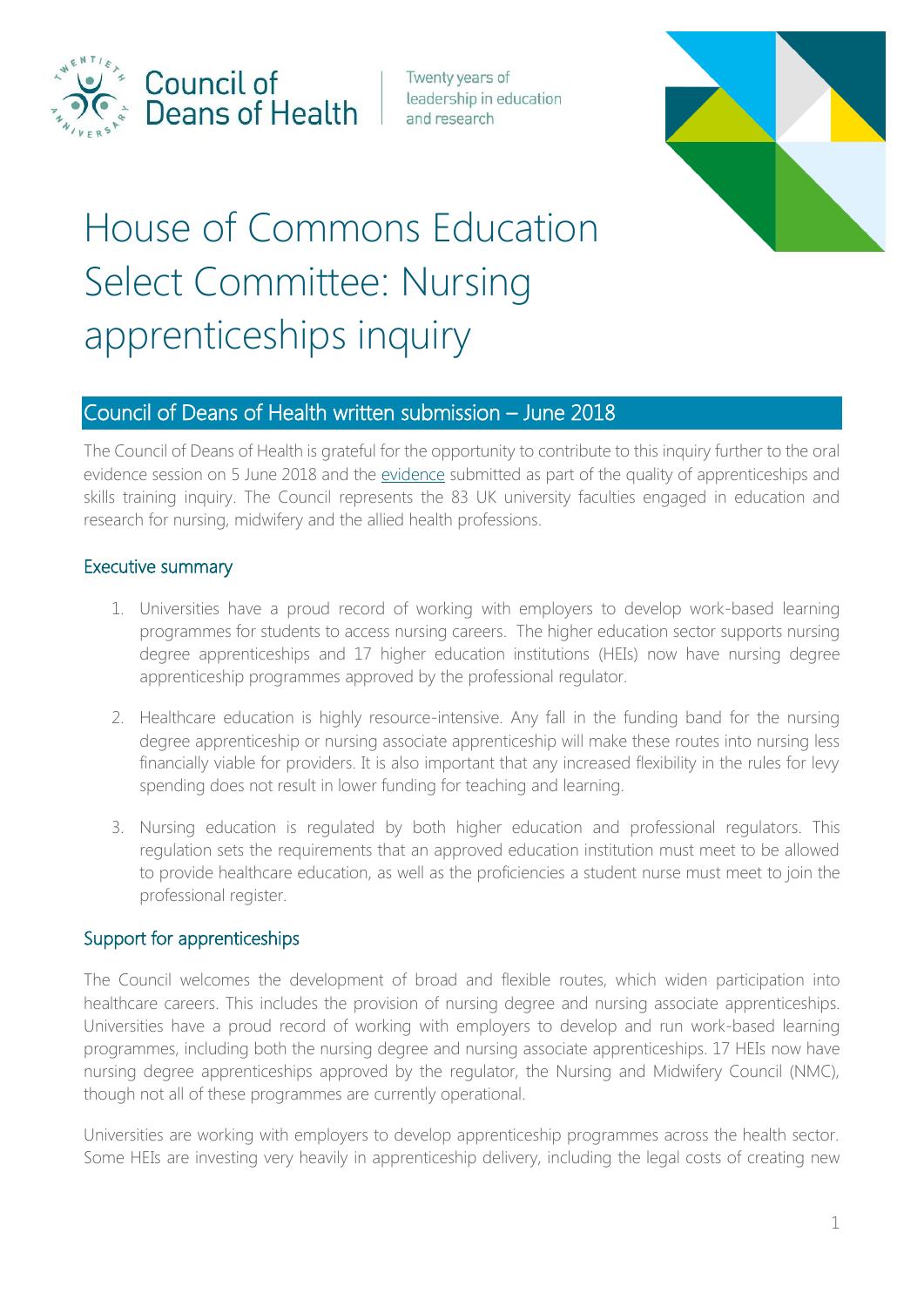contracts with healthcare providers. Employer-provider collaboration is also taking place through the joint delivery of value based recruitment and interviews.

Providers are developing creative ways to ensure that apprenticeships meet regulatory requirements but are still feasible for employers, such as teaching in time blocks. A typical week for a nursing degree apprentice would see an individual being an apprentice for 3 days and a healthcare assistant for 2 days – a 60:40 split. Whilst undertaking theoretical education this individual may be being taught for the equivalent of two days per week, followed by either two to three days working in their home base. One of these days may include protected learning time. Whilst undertaking blocks of practice placements, this individual may work two days per week in a placement setting, plus three days in their home base. Being in their home base one day a week as an apprentice supports their knowledge development through the expansion of their competencies, while counting towards the required 2300 hours of practice learning. The number of hours in a week that counts towards the practice hours needed for professional registration may vary across the year. Most employers will be able to allow apprentices to experience a range of practice placements in the employing organisation, but particularly in small employers (e.g. GP practices) the apprentice may need to spend time away in other environments.

It remains to be seen how many healthcare professionals will qualify through the apprenticeship route. The success of apprenticeships hinges on the ability of universities and employers to collaboratively deliver practice-based learning across a range of settings. Apprenticeships in healthcare professions offer an alternative and complementary route into the registered professions. However, the full-time degree route will still offer the fastest way for individuals to qualify as nurses and the quickest way nationally to increase the registered healthcare workforce.

### Cost of nursing education

 $\overline{a}$ 

Healthcare education is highly resource-intensive. In 2017, the Higher Education Funding Council for England (HEFCE), the forerunner to the Office for Students (OfS), commissioned KPMG to undertake a [costing study](http://www.hefce.ac.uk/media/HEFCE,2014/Content/Pubs/Independentresearch/2017/NMAH,Costing,study/NMAH_Costing_study.pdf) of pre-registration nursing, midwifery and allied health education. This found that the mean unit cost of nursing education across all four fields of nursing (adult, child, mental health and learning disability nursing) is £9,259 per annum per student. This varies from £9,088 for adult nursing to £9,994 for child nursing.<sup>1</sup> This is made up of 6 components, including staff costs, estate costs, and sustainability adjustments.

Apprenticeships are funded primarily via funding bands, which specify the maximum contribution the Government will make to the training and assessment of the programme. However, the price for delivering the apprenticeship will be agreed between the employer and the apprenticeship provider. The funding band for a nursing degree apprenticeship is £27,000 and for the nursing associate apprenticeship it is  $£15,000.<sup>2</sup>$  This funding has to cover the costs of end point assessment (EPA) as well as the education associated with the degree. Any decrease in the funding band would threaten the viability of the apprenticeship route into nursing and have a negative effect on apprenticeship development. No figures

<sup>&</sup>lt;sup>1</sup> KPMG, 2017, [Costing study of pre-registration nursing, midwifery and allied health disciplines,](http://www.hefce.ac.uk/media/HEFCE,2014/Content/Pubs/Independentresearch/2017/NMAH,Costing,study/NMAH_Costing_study.pdf) p5

<sup>&</sup>lt;sup>2</sup> Education and Skills Funding Agency, 2018, [Apprenticeship standards: funding bands](https://www.gov.uk/government/uploads/system/uploads/attachment_data/file/712941/Apprenticeship_Standards_Funding_Bands.ods)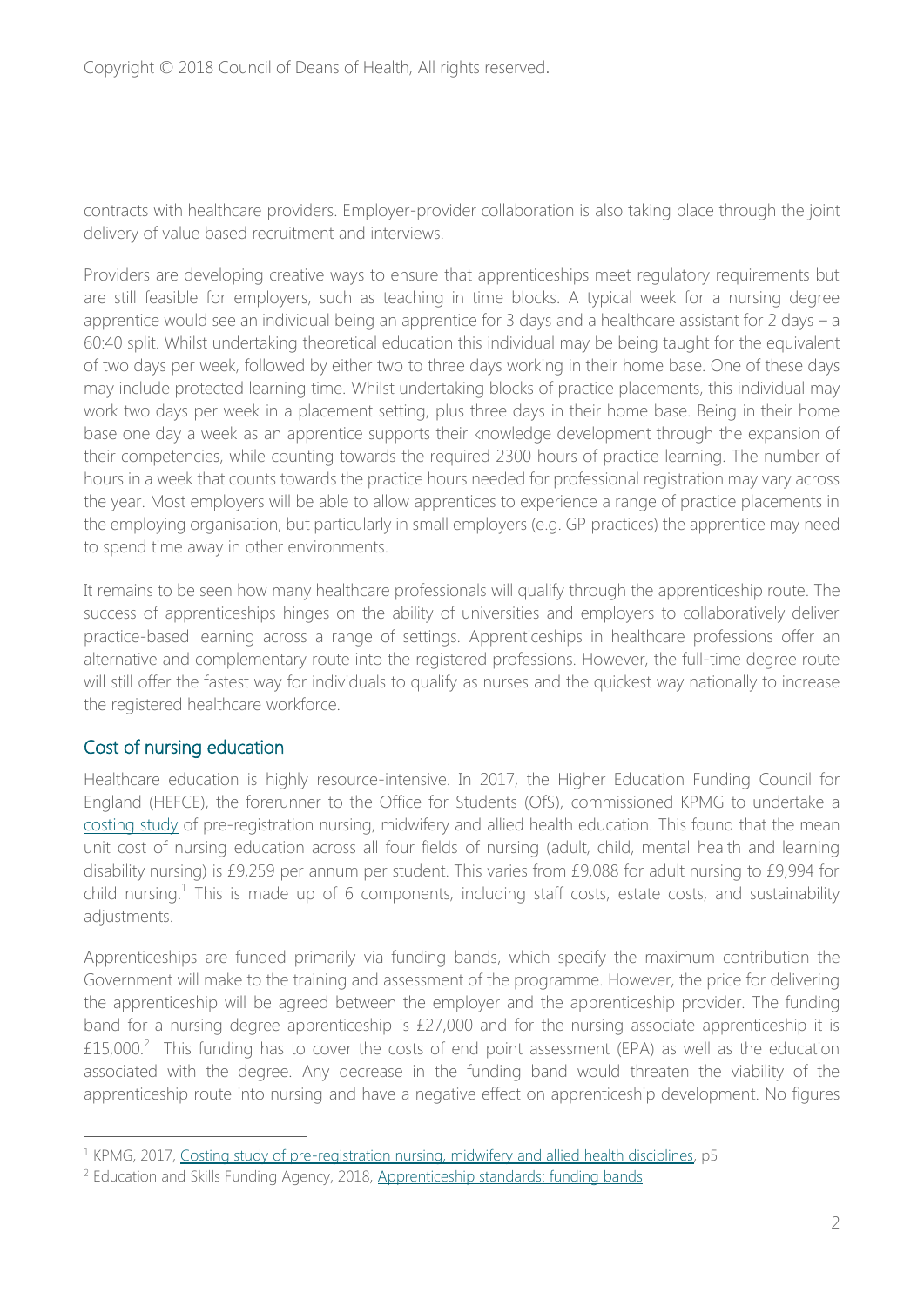are available to directly compare the cost of a standard three-year nursing degree programme with a fouryear nursing degree apprenticeship. Apprentices will be taught by education providers for longer and may need additional support on re-entry to education and with EPA preparation.

HEIs are experiencing procedural obstacles, including problems getting onto the necessary registers and frequent problems with tendering and contracting, including issues caused by dealing with multiple complex local contracts. Unrealistic expectations of the time required for contracting is causing delays for employers and HEIs in starting apprenticeships. These complexities are creating disincentives for universities and adding to the cost of delivery.

#### Regulatory requirements

Healthcare education is regulated by both higher education and professional regulators. Healthcare students not only acquire the skills to pass a degree but also to join a professional register and be part of a regulated profession adhering to national standards and codes of conduct. Education standards are outcome rather than process based and whilst standards of proficiency on graduation are defined, the exact curriculum in each institution may vary.

The Nursing and Midwifery Council (NMC) regulates nurses and midwives and the universities educating students in these professions. For nursing, NMC standards state that nursing degree programmes 'can be no less than three years and must consist of at least 4,600 hours.<sup>3</sup> This is true for both standard three-year degree programmes and degree apprenticeships. Such regulation places particular requirements on nursing programmes compared to other apprenticeship schemes. Students must also be supernumerary (not be included in employers' numbers whilst learning). This is to ensure public protection and allow students the opportunity to experience a range of practice settings.

Programmes must ensure that there is an equal weighting of theory and practice. Students must undertake a minimum of 2,300 hours in practice placements over the three years and 2,300 hours of theoretical study. This means that 50% of the course is within practice or simulated practice settings.

Degree level apprenticeship routes into the registered healthcare professions must result in equivalent outcomes to the university-based degree route. Healthcare students need to have time and space to study, to develop critical thinking and to understand the evidence base of the professions they aspire to join. If students are not allowed or cannot find enough protected study time, or if too much learning is delivered in the workplace, apprenticeships could undermine the academic experience and ultimately lead to worse patient outcomes.

### Apprenticeship uptake

 $\overline{a}$ 

The NHS levy amounts to around £200 million per year. It remains to be seen how many healthcare professionals will qualify through an apprenticeship route. Employers have to find additional resources for

<sup>&</sup>lt;sup>3</sup> NMC, 2010, [Standards for pre-registration nursing education,](https://www.nmc.org.uk/globalassets/sitedocuments/standards/nmc-standards-for-pre-registration-nursing-education.pdf) p8